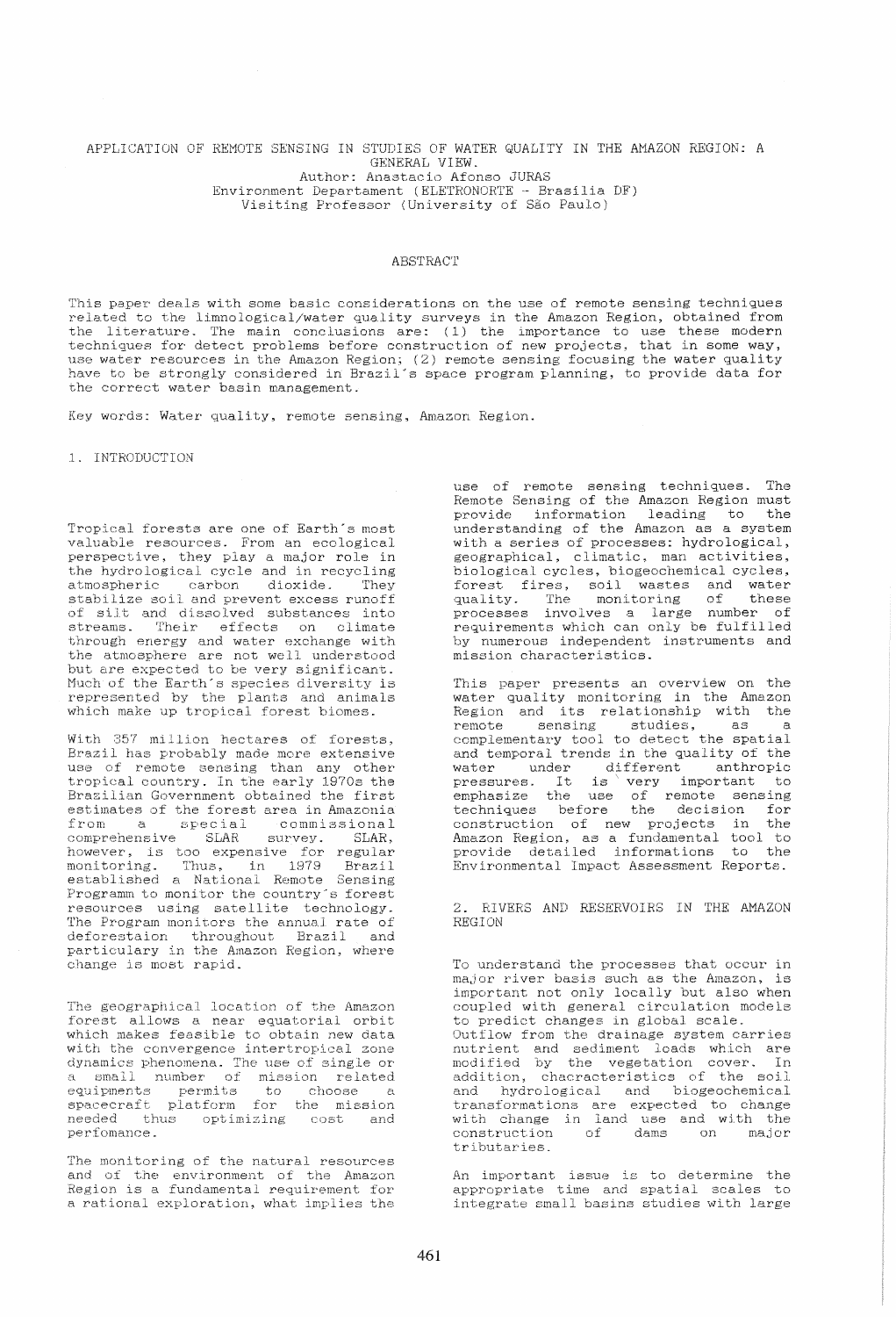basin and global studies possible only with the integrated use remote sensing field measurements, and modelling techniques.

Amazonian waters were classified into three types (Sioli, 1984; Junk & Furch, 1985) according to their color as sensed by human eyes. The color of amazonian waters has been also empirically related to their productivity. The white waters are more productive then the black waters. So there is something to learn from the water color. It can be an index of water productivity. Water color is related to the scattering and absorbing features of the water volume. The spectral ratio between scattering and absorption in each<br>wavelength is related to the amount of energy which leaves the water/atmosphere boundary. It controls the water reflectance in each wavelength (Kirk, 1986). So the use of instruments for the spectral sensing of the water reflectance is potentially usefull for more accurate assessment of water properties.

The general objective of this paper is to describe the water quality studies developed in the Amazon region using remote sensing techniques and its relationships with the anthropic pressures in the Amazon Basin, based on informations from specialized literature.

Information on the spectral properties of Amazonian inland waters will help to answer the following questions: how many wavebands are needed to cope with the variety of optical conditions of those aquatic systems? Which are those wavebands? Are the number and spectral region affected by the type of water mass? How different components affect band selection? How multiviewing capability can be used to improve the algorithms for water variable estimates?

Reservoir construction and hydropower development are a key issue 1n Brazil considering ecological, economical and social aspects. In a country with abundant water resources, reservoir construction has been one of the major development strategies for the last 20 years. There is a large dependency of the economic development in Brazil related to hydroeletricity. The related to hydroeletricity. The<br>reservoirs changed considerably the ecology of several river basins causing ecological problems, social problems. and economic changes in the regional aYE1t,emB.

The reservoirs already in operation are Ine reservoirs affeady in operation are<br>subject to heavy pollution, eutrophication thus hampering eutrophication thus hampering<br>possibilites of multiples uses, by rapid and severe changes in water quality. The use of remote sensing techniques for monitoring the changes verified during the construction and operation phases in the Amazonian reservoirs. and its

relationships with the "ground truth", can help to decide the the correct way for monitoring the surrounding areas.

3. WATER QUALITY STUDIES AND REMOTE SENSING TECHNIQUES IN THE AMAZONIAN .REGION

Since 1960s, satellite-based remote sensing revolutioned the assessment of land and water uses, as well as the consequences of human activities on ecosystems.

Remote sensing techniques as an additional source of information for water management and for limnological studies were recently introduced. The fundamental idea is to relate the reflectance of the water in the spectral classes with the limnological characteristics of the water masses in order to combine thematic maps with the "ground truth". The calibration of the water quality properties with the watch quarray proporties with the<br>satellite images will introduce an important qualitative technique to important qualitative technique to<br>reservoir and water management. Frequency and distribution of blooms, spatial distribution of aquatic macrophytes and suspended matter can be better determined by these techniques.

In the Amazon Region, several aquatic systems have been studied by many authors using remote sensing techniques: Braga (1988), Novo & Pires (1990), Novo et al. (1990). Pereira Filho (1991).

Mere & Braga (1988) used images of the years 1976, 1979, 1984, 1985 and 1986 to historically represent the construction of the Tucurui Dam, the supporting infrastructure and consequently the anthropic action in this region. By supervised classification of the five mentioned dates, the authors were able to establish the changes (increase and decrease) of the planted areas, deforested, natural forests, borrow areas (material for the dam construction) and the urban areas mainly in Tucurui city and in the residential villages.

Batista et al, (1988) studied the land uses in the Amazonia, focusing three subjects: the study of the terrestrial phase of the hydrological cycle, the study of the impact of deforestation on the hydrological balance on a yearly basis, and the study of the relationship of human occupation with water quality.

Braga (1990) showed the results of a preliminary analysis of the chlorophyll surface distribution in Tucurui Reservoir; data were obtained during the 1989 dry period, simultaneously to TM/LANDSAT overpass, in July, 16th, and, August, 1st. Information about quality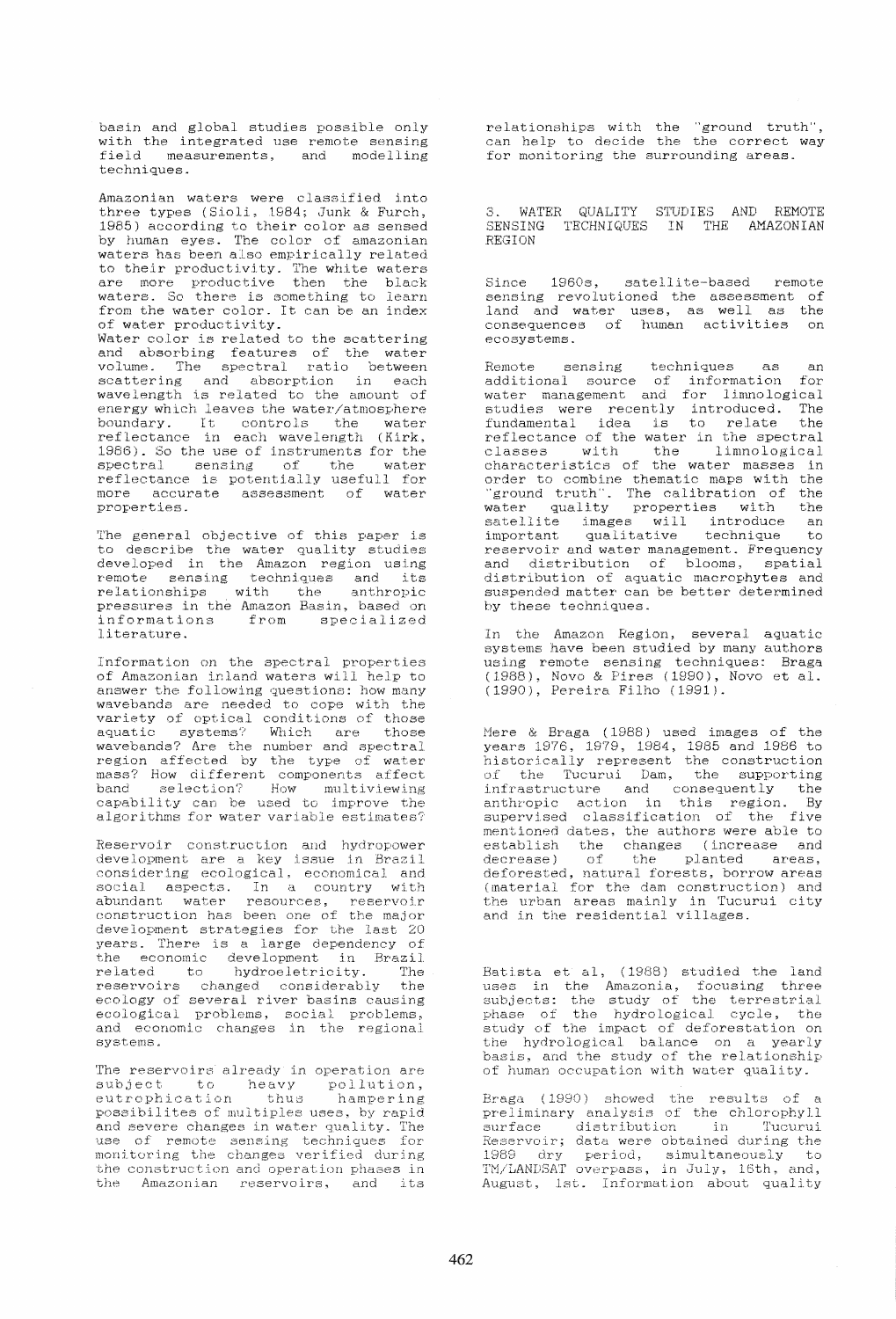${\tt water\ partments}$  (surface temperature, Secchi depth, total chlorophyll content, total suspended solids and nutrients) were aollected in 15 sampling sites in note correspond in to bumping sites in in the second one. Digital data were extracted from TM bands 1. 2. 3, 4 and 6 corresponding to the same sampling sites. Simple Linear Correlation Analysis was applied to both sets of data to access phytoplaneton primary producitivity over all the reservoir water body.

Novo et al. (1990) studied a previuos classification of Tueurui water masses using TM/LANDSAT data to locate the<br>best sampling sites. The area encompassed by limnological stations in the upper and central portions of the reservoir presented a strong gradient between the turbid Tocantins river water and the deep clear reservoir water. This gradient can also observed through TSS concentration which drops from 8.92 mg/l at the upper portion to 4.29 *mg/l* at the central portion during the dry season (June). During the rainy season the concentrations are higher but the gvadients are lower ranging from 31 mg/l (upper portion) to 23 mg/l (central portion) (January).

Novo & Pires (1990) studied Total Suspended Solids (TSS) gradients derived from water samples along three limnological stations, and compared to different dates in the Tucurui Reservoir; the preliminary results indicate that the spectral radiance detected by TM/Landsat data are sensitive to changes in TSS greater than 4 mg/l. This difference represents the average TSS concentration between two adjacent linmological stations (in the upper portion of the reservoir) in the dry season. Hydrodynamical factors are controlling a high rate of sediment deposition at the reservoir entrance and/or the submersion of Tocantins denser water towards the methalimnion.

Abdon & Meyer (1990) studied the LANDSAT/TM data to identify the occurrence of aquatic macrophytes within the Tucurui reservoir, Pará state, Brazil. Images of the dry period were used in the consecutive years from 1986 to 1989. The classification of the macrophyte areas was done by slicing vegetaive index imagery derived from applying the normalized ratio between LANDSAT/TM bands 3 and 4. Those classes were used as training sites to implement a maximum likelihood classification on the remaining study area.

Pereira Filho (1991) studied the effect of Tucurui reservoir's catchment basin features on water quality. Abiotic features were represented by soil texture and terrain dissecation level. Anthropic features were defined as the deforestation rate between 1986 and

1989. Water quality changes along time were indicated by the rate of macrophyte infestation and TSS concentration. TM/LANDSAT-5 images were digitally classified using Digital Processing System . The forest, deforestation, and macrophyte areas mapped from TM digital data were integrated to geomorphological and soil classes to build a georeferenced data base for the area. Each class represented an information plane in the Geographical Information System (GIS). TSS data were correlated to bands 1 to 4 digital number to generate an empirical model to estimate water properties from<br>satellite data. Results were not satellite data. Results were not satisfactory because of low TSS concentration in the studied area. The integration of information derived from multidate satellite data and conventional ground information into a GIS proved to be an efficient tool to assess the envirornnental impact of land use and physiography on the water quality of Tueurui reservoir.

Juras (1991) recommended the use of<br>remote sensing techniques as a remotions techniques preliminary diagnostic of Amazonian waters (rivers and reservoirs). coupled with limnological and water quality field surveys to provide data for the correct water basin management.

As proposed by Ahern et al. (1990) the drainage networks and standing water can be studied under the following appropriate sensors: LANDSAT/TM. SPOT/HRV, RADARSAT Standard.

## 4. FINAL CONSIDERATIONS

The physico-chemical conditions of water are associated with the agricultural productivity. When combined, this information facilities the planning for agricultural activities of upland and humid areas, and through these activities the rational utilization of the available resources in the Amazon Region.

The following parameters are important to be detected in water bodies: suspended inorganic matter. TSS gradients, and their consequences to the equilibrium of the aquatic system; occurrence of aquatic macrophytes, analysis of the chlorophyll surface distribution, land use dynamic  $(runn-off)$ .

The land use detection and monitoring, using remote sensing techniques will provide information to planning the occupation management in the influenced area by the projects, and to detect the sources of water pollution.

The use of orbital imagery led to positive results related to the delineation of the surface drainage and the delineation of the watershed.

Satellite sensing has some disadvantages: in the humid tropics, satellite sensors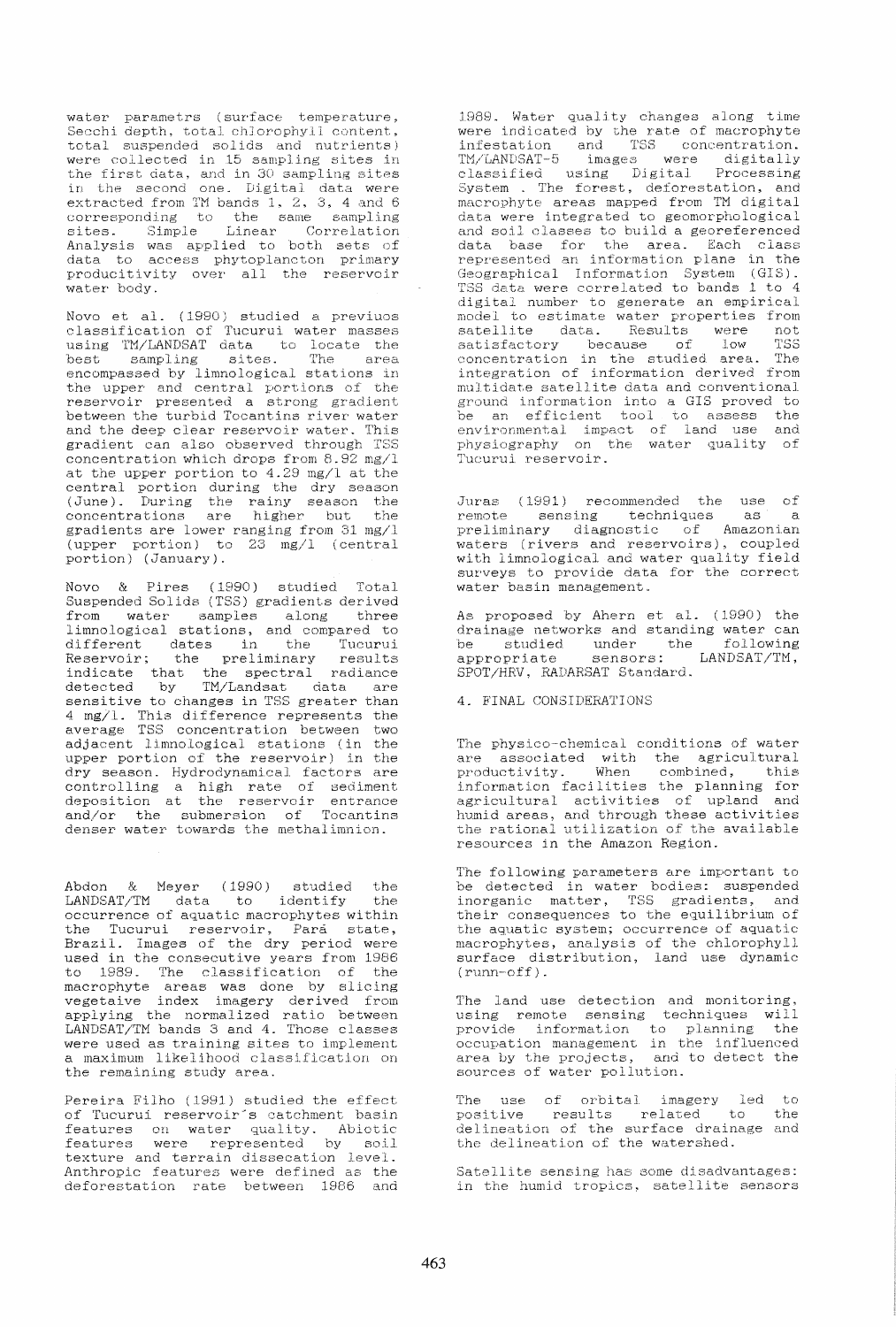are frequently "blinded" by clouds;<br>satellites can overfly large areas of the Brazilian Amazon twice a month for years and never get a cloud-free image. This constraint applies to aerial photography as well, but another aerial method (side-looking airborne radar<br>"SLAR") can "see" through dense cloud<br>cover, at a higher resolution than satellite sensing. Satellite-based methods also require substantial instruments in supplementary bardware and software, such as receveing<br>stations, computers, display devices,<br>training, and "ground truthing".

Considering the global coverage of remote sensing systems and their data and the ever increasing interdependende of economic, environmental and political systems, international cooperation is essential.

The future growth for remote sensing may depend largely upon educating the<br>potential buyer because many potential buyer do not yet know how to use the data nor do they appreciate its applicability. For developing countries, the obstacle are worse in terms of<br>education due to the costs and lack of training in the use of the data. Remote sensing data, however, are particularly<br>pertinent for their economic development as well as for the support of the world's ecological balance.

The main conclusion is that Amazon Region remote sensing focusing the water quality have to be strongly considered in Brazil's space program planning, to provide data for the correct water basin management, before, during and after of the projects implementation.

## 5. REFERENCES

Abdon, M.M. & Figueiredo, D.C. 1988. Areas de macrófitas aquáticas<br>classificadas através de índices de vegetação extraídos de imagem<br>TM/LANDSAT. In: III Simpósio Latino-Americano de Sensoriamento Remoto, Acapulco. Mexico. 05-09/December/1988.

Abdon, M.M. & Meyer, M. 1990. Avaliação de áreas ocupadas por diferentes espécies de macrófitas aquáticas no reservatório de Tucuruí através de dados de satélite LANDSAT/TM. In: VI Simpósio Brasileiro de Sensoriamento Remoto, Manaus. 24-29/June/1990.

Ahern, F.J.; Raney, R.K.; Dams, R.V. &<br>Werle, D. 1990. A review of Remote Sensing for Tropical Forest Management to define possible RADARSAT<br>contributions. In: Proceedings Acts Ergebnisse. International Symposium on Primary Data Acquisition. ISPRS, Manaus. 24-29/June/1990.

Anderson, H.M. & Horne, A.J. 1975.<br>Remote Sensing of water quality in

reservoirs and lakes in semi-arid climates. Berkeley, NASA.

Batista, G.T.; Soares, J.V.; Novo,<br>E.M.L.M.; Shimabukuro, Y.E.; Valeriano, D.M.; Dias, L.A.V.; Almeida-Filho, R.;<br>Molion, L.C.B. & Tundisi, J.G. 1988.<br>Long-Term monitoring of the Amazon<br>ecosystems through the EOS: from patterns to process. INPE. 70 pp.

Bentancurt, J.J.V. 1981. Processamento de dados multiespectrais obtidos por<br>plataformas orbitais da série LANDSAT, .<br>para estudos de qualidade da água na Baía de Guanabara. Dissertação de Mestrado. TNPE.

Braga, C.Z.F. 1988. Utilização de imagens dos satélites LANDSAT-5 e NOAA-9 na identificação de parâmetros físicoquímicos da água na Baía de Guanabara. Dissertação de Mestrado. INPE.

Braga, C.Z.F. 1990. Avaliação preliminar da produtividade primária na represa de Tuouruí, Pará, com utilização de imagem<br>TM. In: VI Simpósio Brasileiro de  $24-$ Sensoriamento Remoto, Manaus. 29/June/1990.

Godoy-Jr., M. & Novo, E.M.L.M. 1989. Processamento digital de dados TM/LANDSAT<br>no monitoramento de águas interiores. INPE.

Junk, W.J. & Furch, K. 1985. The physical and chemical properties of Amazonian waters and their relationships with the biota. In: Amazonia. Prance & Lovejoy (Ed.) Pergamon press.

Juras, A.A. 1991. Water quality in some rivers and large reservoirs in the Amazon region. Problems and solutions. Anais do V Simpósio Luso-Brasileiro de Hidráulica e Recursos Hidricos. IX Simpósio<br>Brasileiro de Recursos Hídricos. Una Simpósio<br>2. ABRH. Rio de Janeiro. 10-14/November/1991.

Kirk, J.T.G. 1986. Light and<br>photosynthesis in aquatic ecosystems. and Cambridge University Press, Cambridge, England.

Mere, L.D.G. & Braga, R.E.G. 1988. Uso da<br>terra ao redor da UHE Tucurui-Pará. Uma<br>análise histórica. In: V Simpósio Brasileiro de Sensoriamento Remoto. Natal. 11-15/October/1988.

Moore, G.K. 1977. Satellite surveillance of physical water-quality characteristics. International Symposium on Remote Sensing of Environment, 12, Ann Arbor, University of Michigan, pp. 445-461.

Novo, E.M.L.M. & Tundisi, J.G. 1988.<br>Sensoriamento remoto de águas interiores: perspectivas. In: V Simpósio Brasileiro